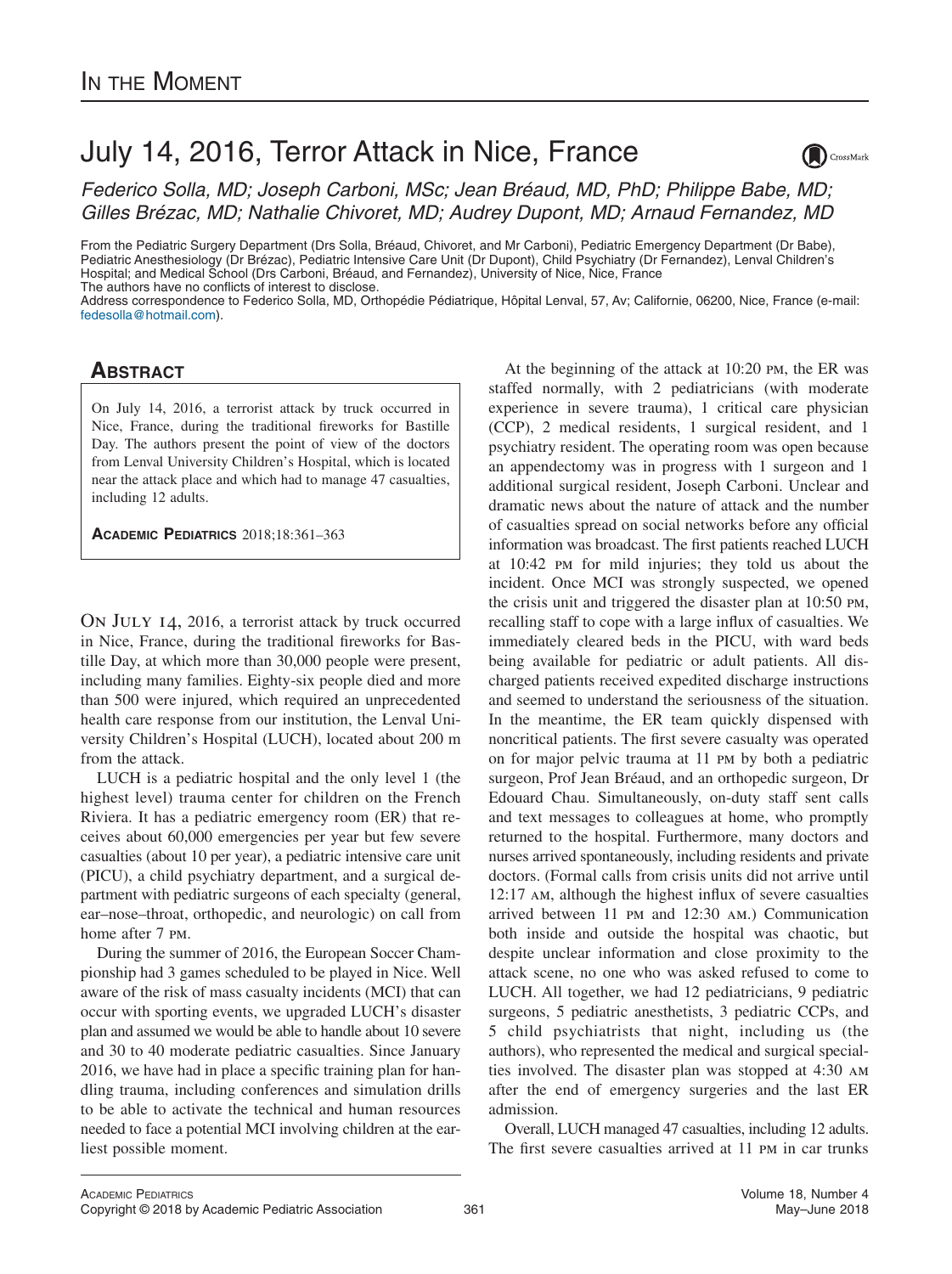without prehospital management, which our disaster planning had not anticipated. More than 20 patients total arrived without prehospital management, while others were transported by ambulances, firefighters, or the police.

Once the anesthetist, Dr Gilles Brézac, achieved anesthesia for the appendectomy, he joined the ER, where the only CCP on duty at that time, Dr Audrey Dupont, was managing 3 severe casualties who had not received prehospital management. This situation was the opposite of our usual practice, where a (rare) severe pediatric patient is typically surrounded by doctors and nurses. Meanwhile, the 2 pediatricians were handling many moderate casualties.

Similarly, the child psychiatrists had to manage a large influx of psychological emergencies, which is unusual in current practice, during which each severe psychic trauma in a child takes several hours of management.

However, hospital staff became too numerous after the last reinforcements arrived, between 2 am and 4 am, although their arrival was still critical in order to avoid a lack of refreshed staff for managing the day after.

Casualties were triaged depending on the need for immediate resuscitation. After additional staff arrived by 1 am, triage was performed following the usual methods by both a surgeon and an anesthetist to evaluate together the priority in which each patient would go to the operating room, computed tomographic scanner, and PICU, while CCPs were managing critical patients in the PICU and ER. Among the 47 patients, 6 required surgery and 3 were hospitalized in the PICU without a need for surgery. After first aid and triage, adult victims were released or hospitalized in LUCH or transferred to an adult hospital if specialized care was indicated, such as surgery or psychiatry. Five patients died at LUCH, 1 during surgery, 2 in the PICU, and 2 in the ER.

During this event, we faced unfamiliar injuries including pelvic disjunctions (we see less than 1 case every 5 years in our institution), severe vascular injuries (less than 1 per year), and compartment syndrome (about 1 per year). Among severe casualties, head trauma was present in 78% of cases and lower limb fractures in 44%.

We had trouble identifying and tracking patients through clinical reports because some patients arrived completely anonymously, and the admissions office was unable to quickly insert patients into the management software as a result of the mass influx. In addition, the operational capacity of our IT server was quickly saturated, which surely increased confusion and difficulties in care.

For both somatic and psychological injuries, each victim was followed for as long as we thought necessary. We aimed to provide personalized and benevolent care for all victims and families, which required a great deal of time—more than for our usual patients. For example, psychological assessment for trauma took 40 to 50 minutes for each Bastille Day victim in order to respond to their questions and address their fears, whereas typical cases with the same physical injuries usually need only about 10 minutes.

Social disruption and prolonged hospitalization occurred in 2 children with severe trauma, requiring surgery tients various manifestations of acute stress requiring psychotropic medications and psychological support. All hospital staff promoted the contacts among these patients and their relatives and friends. Fortunately, their stress symptoms progressively improved until complete recovery at discharge.

All survivors with major traumas (6 patients) received psychological support and follow-up in order to try to prevent posttraumatic stress disorder, which was eventually diagnosed in one child whose relatives were not directly affected but who may have previously had an anxiety disorder. This patient was still symptomatic in January 2017, 6 months after the attack.

Because we anticipated increased activity in the days after the attack, we canceled and postponed all elective surgeries on Friday, July 15, but the ones scheduled for the next week were unchanged. In addition, each unit reorganized night shifts and team rotations to allow team members to rest. Most of us did not rest, however, and instead stayed awake to assist victims and help colleagues. The doctors who ended up not coming to help, even those who were asked to stay home or who were away, reported feeling frustrated by their inability to contribute.

All hospital staff showed various degrees of psychological impact from the terror context and high workload, in some cases requiring psychological support, with sick leave for the most severe. The stress was exacerbated in the early days as we searched for parents of victims and, conversely, were solicited by parents to search for their missing children. Moreover, some of us received voluminous requests from the media inquiring about the most bloody details, evoking unpleasant, even horrific, memories. Six months later, some nurses were still suffering from anxiety, emotional lability, and mood disorder (but to our knowledge no diagnosed posttraumatic stress disorder), especially during the emotionally intense Christmas holiday season.

We also observed strong manifestations of solidarity among staff and received support from parents of patients who had nothing to do with the Bastille Day attack, other doctors, authorities, and even people abroad. The next week, we debriefed both the technical and psychological aspects. In retrospect, we should have limited health care activity to emergency cases in the week after the attack to save staff time and energy for meetings, psychological support, and rest.

For the event's first anniversary in 2017, an official commemoration was organized at the LUCH. The week before the anniversary, many staff again manifested negative emotional states, including anxiety and attempts to avoid reminders.

We hope that each hospital prepares using protocols, efficient alert systems, and drill response training to face MCI and receive unusual patients in terms of age (eg, adults in a pediatric hospital) and types and severity of injuries (eg, severe pelvic traumas).